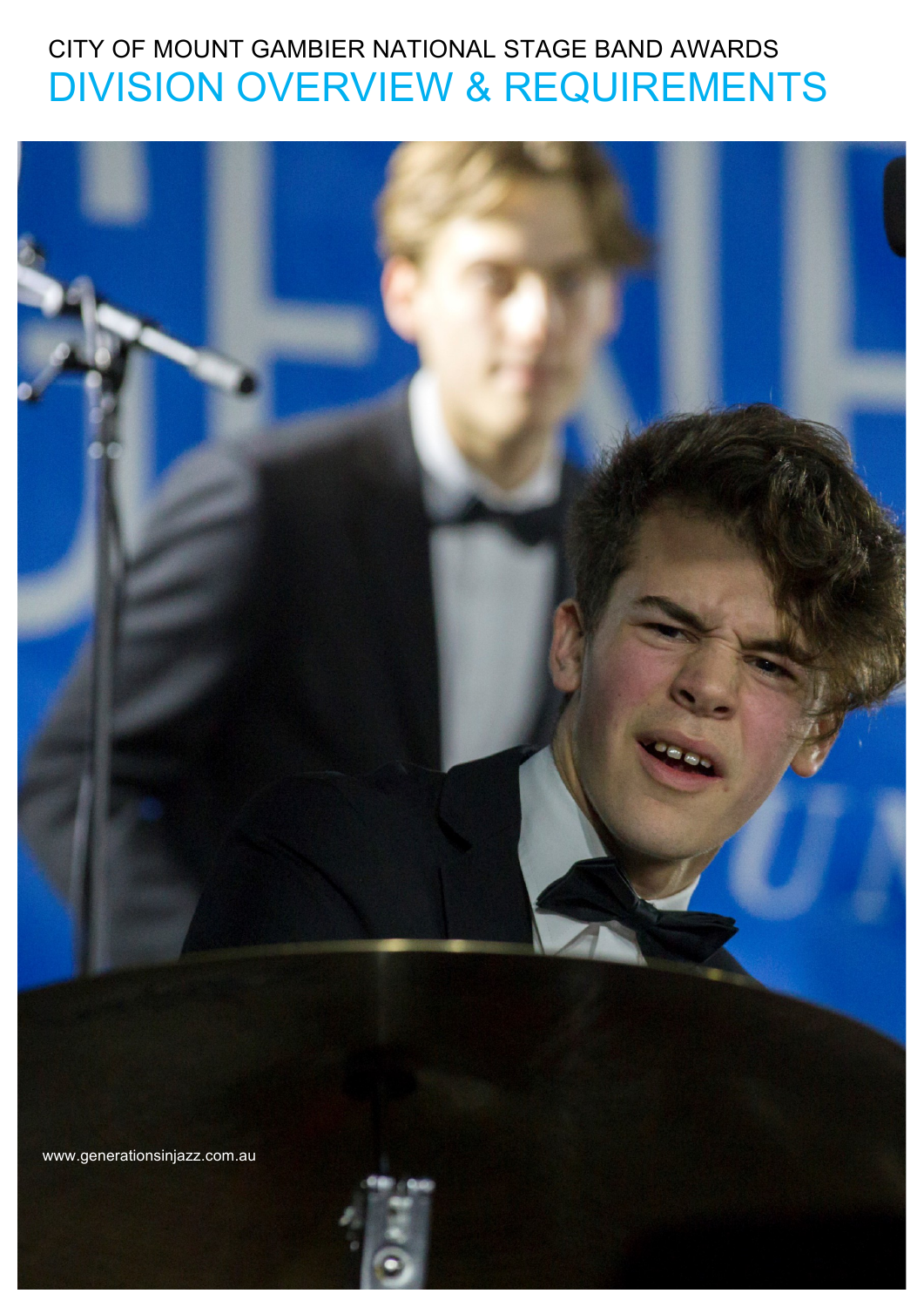# **DIVISION 1** – CITY OF MOUNT GAMBIER NATIONAL STAGE BAND AWARDS

# **STANDARD:**

This division is intended for bands playing at the highest level of secondary school big bands. Bands should be comfortable with executing a very high level of stylistic interpretation, technique, and tone colour, with rhythm sections having an exceptional understanding and delivery of different feels and grooves. Bands should be performing professional level (Grade 5 and above) material. The set piece for Division 1 will be a professional chart, or chart of a professional standard.

# **BAND INSTRUMENTATION**:

The instrumentation of bands entering Division 1 is to consist of:

- 5 Saxophones
- 5 Trumpets (up to)
- 4

Trombones Rhythm

Section

- 1 Piano
- 1 Drums
- 1 Bass
- 1 Guitar

**Optional** 

- **Percussion**
- Vibes

*Note:* 

Alternative instruments are allowed if they are required by the specific chart selection eg: woodwind doubles, flugelhorns, tuba, additional percussion, etc

Any member of the band may play any of the above instruments and bands may change their personnel and instrumentation during performance provided that no extra players are introduced to the stage that exceed the twenty (20) on stage at any one time.

# **PERFORMANCE REQUIREMENTS:**

Each band must perform three pieces which will include:

- GIJ Set Piece 2022 " Broken "
- Ballad of Own Choice &
- **Own Choice**

# **BAND PERFORMANCE TIME**: **30 Minutes**

Set up and quick tuning on stage is included in each band's allocated time and we would ask that all Music Directors respect this request, to be fair to all participants

The only band permitted to warm up on stage is the first band scheduled on this day.

Band warm up areas will be provided for use prior to performance time.

# **PLAYERS ON STAGE**:

There must be no more than 20 musicians on stage for Division 1 at any one time.

No teacher, parent or designated supervisor (unless acting as an accompanist or conductor) will be allowed on stage at any time.

# **DIVISION 2** – CITY OF MOUNT GAMBIER NATIONAL STAGE BAND AWARDS

# **STANDARD:**

This division is for bands at an advanced level, or bands or who are transitioning from the intermediate level up to an advanced level. Bands should have a high level of understanding towards style and interpretation and should be performing with good technique and definition of articulation. The test piece for division 2 will be of a lower advanced to advanced level (grade 4, to 4 and a half).

# **BAND INSTRUMENTATION:**

The instrumentation of bands entering Division 2 is to consist of:

- 5 Saxophones
- $5$  Trumpets (up to)
- 4

Trombones Rhythm Section

- 1 Piano
	- 1 Drums
	- 1 Bass
	- 1 Guitar
- **Optional** 
	- **Percussion**
	- Vibes

Any member of the band may play any of the above instruments and bands may change their personnel and instrumentation during performance provided that no extra players are introduced to the stage that exceed the twenty (20) on stage at any one time.

Subtle size and instrumentation variations will be accepted (eg: Tuba instead of bass trombone, only 4 saxes, etc...). For severely reduced line- ups or ensembles with odd instrumentation, see Div 4 + (Mixed instrumentation) and Div 5 (non-competitive)."

# **PERFORMANCE REQUIREMENTS:**

Each band must perform three pieces which will include:

- GIJ Set Piece 2022 "Calluses"
- Ballad of Own Choice &
- Own Choice

#### **BAND PERFORMANCE TIMES**: **25 Minutes**

Set up and quick tuning on stage is included in each band's allocated time and we would ask that all Music Directors respect this request, to be fair to all participants

The only band permitted to warm up on stage is the first band scheduled on this day.

Band warm up areas will be provided for use prior to performance time.

# **PLAYERS ON STAGE:**

There must be no more than 20 musicians on stage for Division 2 at any one time.

No teacher, parent or designated supervisor (unless acting as an accompanist or conductor) will be allowed on stage at any time.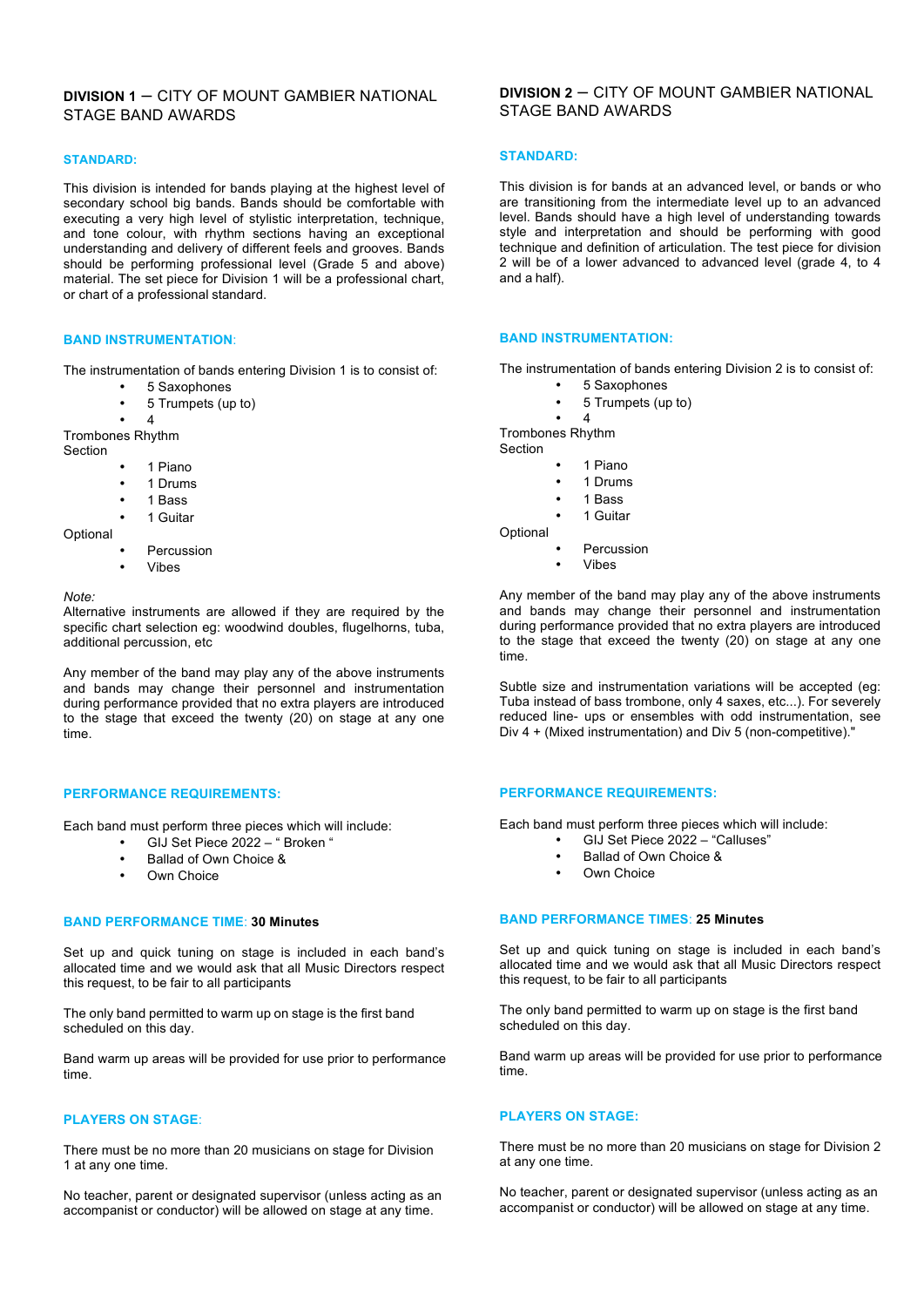# **STANDARD**:

This division is for bands at an intermediate level. Bands should have a good level of understanding towards style and interpretation and should be performing with sound technique and definition of articulation. The test piece for division 3 will be of an intermediate level (grade 3, to 3 and a half).

# **BAND INSTRUMENTATION:**

The instrumentation of bands entering Division 3 is to consist of:

- 5 Saxophones
- 5 Trumpets (up to)

# • 4

Trombones Rhythm

Section

- 1 Piano
- 1 Drums
- 1 Bass
- 1 Guitar

**Optional** 

**Vibes** 

Any member of the band may play any of the above instruments and bands may change their personnel and instrumentation during performance provided that no extra players are introduced to the stage that exceed the twenty (20) on stage at any one time.

Subtle size and instrumentation variations will be accepted (eg: Tuba instead of bass trombone, only 4 saxes, etc...). For severely reduced line- ups or ensembles with odd instrumentation, see Div 4 + (Mixed instrumentation) and Div 5 (non-competitive)."

# **PERFORMANCE REQUIREMENTS:**

Each band must perform three pieces which will include:

- GIJ Set Piece 2022 " Tritonicus Terrificus"
- Ballad of Own Choice &
- Own Choice

# **BAND PERFORMANCE TIMES: 20 Minutes**

Set up and quick tuning on stage is included in each band's allocated time and we would ask that all Music Directors respect this request, to be fair to all participants

Band warm up areas will be provided prior to performance time.

The only band permitted to warm up on stage is the first band scheduled on this day.

# **PLAYERS ON STAGE:**

There must be no more than 20 musicians on stage for Division 3 at any one time. No teacher, parent or designated supervisor (unless acting as an accompanist or conductor) will be allowed on stage at any time.

# **DIVISION 4** – CITY OF MOUNT GAMBIER NATIONAL STAGE BAND AWARDS

#### **STANDARD:**

This division is for bands at an upper junior/lower intermediate level. Bands should have a good level of understanding towards style and interpretation and should be performing with sound technique and definition of articulation within their chosen material. The test piece will be of an upper junior level (grade 2, to 2 and a half).

#### **BAND INSTRUMENTATION:**

The instrumentation of bands entering Division 4 is to consist of:

- 5 Saxophones (up to)
- 5 Trumpets (up to)

• 4 Trombones Rhythm

- Section
	- 1 Piano
	- 1 Drums
	- 1 Bass
	- 1 Guitar

Optional • Vibes

Any member of the band may play any of the above instruments and bands may change their personnel and instrumentation during performance provided that no extra players are introduced to the stage that exceed the twenty (20) on stage at any one time.

Subtle size and instrumentation variations will be accepted (eg: Tuba instead of bass trombone, only 4 saxes, etc). For severely reduced line-ups or ensembles with odd instrumentation, see Div  $4 +$  (Mixed instrumentation) and Div 5 (non-competitive)."

#### **PERFORMANCE REQUIREMENTS:**

Each band must perform three pieces which will include:

- GIJ Set Piece 2022 " Fire Escape March"
	- Ballad of Own Choice &
	- · Own Choice

# **BAND PERFORMANCE TIME: 20 Minutes**

Set up and quick tuning on stage is included in each band's allocated time and we would ask that all Music Directors respect this request, to be fair to all participants

Band warm up areas will be provided prior to performance time.

The only band permitted to warm up on stage is the first band scheduled on this day.

# **PLAYERS ON STAGE:**

There must be no more than 20 musicians on stage for Division 4 at any one time. No teacher, parent or designated supervisor (unless acting as an accompanist or conductor) will be allowed on stage at any time.